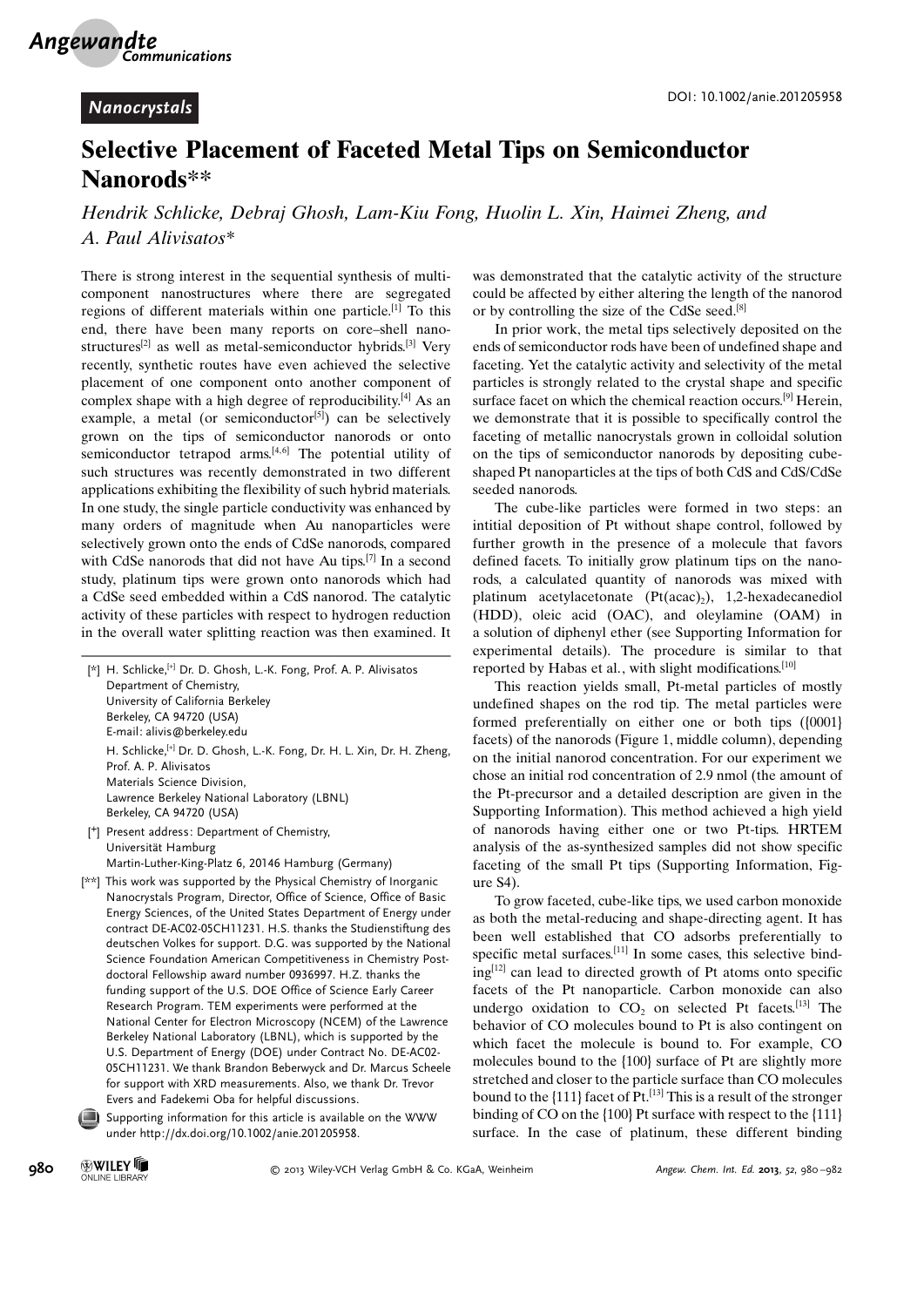

Figure 1. Scheme of the three-step synthetic process leading to faceted Pt-tipped semiconductor nanorods. HRTEM images of a,b) CdS nanorods, c,d) pre-tipped nanorods, and e,f) faceted-tipped nanorods. Scale bars: a,c,e) 5 nm and b,d,f) 50 nm.

strengths of CO to the {100} facets with respect to the {111} facets might lead to the unique shape-directing effects shown earlier for free-standing particles,<sup>[14]</sup> manifesting in cubic Pt structures attached to the semiconductor nanorods. Also, recent reports have suggested that CO is an adequate reducing agent $[14, 12]$  and can be used to form Pt cubes, Pd spheres, and Au nanowires.<sup>[14]</sup>

We exploited the coupled effects of CO as both a reducing agent and a shape-directing agent to manipulate the Pt tips to transform from unfaceted and undefined shapes to faceted cube-like particles. To obtain cube-like, faceted Pt tips, the pre-tipped nanorods were dispersed in a solution of 3.68 mL oleylamine (OAM), 0.63 mL of oleic acid (OAC), and 40 mg of platinum acetylacetonate in benzyl ether. Carbon monoxide gas was then introduced from a tank 30 minutes before and during the reaction. These reaction conditions are similar to those present in previous free-standing Pt-nanocube synthesis. In our synthesis, the growth to faceted metal particles starts with small Pt-nuclei that are already formed on the rod tips, and addition of CO promotes the transformation to cubelike, faceted Pt tips.

Under vigorous stirring, the reaction flask was immersed into an oil bath (200 $^{\circ}$ C) for 4–5 minutes and then quickly quenched using a water bath at room temperature. This method enabled reproducible heating profiles during the relatively short reaction time. Our method leads to faceted Pt tips attached to the nanorods as shown in Figure 1. We also synthesized cadmium selenide seeded CdS-nanorods (CdSe@CdS) and grew faceted, cube-like Pt tips onto the seeded rods demonstrating that this method is robust and can be applied to varying rod materials. The UV/Vis absorption and emission spectra of the CdSe@CdS-semiconductor rods, as well as of the CdSe-seeds can be found in the Supporting Information (Figure S2).

During preliminary experiments we found that the yield of tipped rods could be significantly increased by pre-tipping the semiconductor nanorods, so we chose to grow the faceted Pt tips from small Pt-seeds placed on the tip of the semiconductor nanorods. We attribute the higher yields following this approach to the relatively high ligand concentration in the common CO-based Pt-cube synthesis, $[14, 15]$  compared to the Pt-tipping process $[10]$  leading to the initial, unshaped tips. We assume that the higher ligand concentration increases the probability of homogeneous nucleation events and therefore makes the faceted-growth reactions unsuitable for the initial tipping step.

Figure 2b shows the X-ray diffraction pattern of CdSnanorods, which confirms the wurtzite crystal structure of the nanorods. High-resolution transmission electron micrographs (Figure S3) clearly show lattice fringes along the  $(0001)$  axis of the CdS-nanorods, which represents the unique c-axis of the nanorod. The wurtzite crystal structure of the nanorods leads to dissimilar  $(0001)$  and  $(000\bar{1})$  facets of the nanorod terminal ends.[16] Several lines of evidence suggest that the terminal facets have a lower ligand density than the rod sidewalls. Terminating atoms on the (000-1) facet show either three (000-1Cd) or one (000-1S) dangling bonds, while terminating cadmium atoms on the (0001) facet have one and terminating sulfur atoms three dangling bonds. These dangling bonds increase the reactivity of the terminal facets and the lower ligand density allows for facile access to the nanorod surface resulting in the preferential growth of Pt on the nanorod tips in the first step. The reduction of platinum in the presence of the CO containing solution during the second



Figure 2. X-ray diffraction patterns of b) CdS nanorods and c) faceted Pt-tipped CdSe@CdS nanorods. For comparison, reference diffractograms are given for a) CdS and d) Pt.